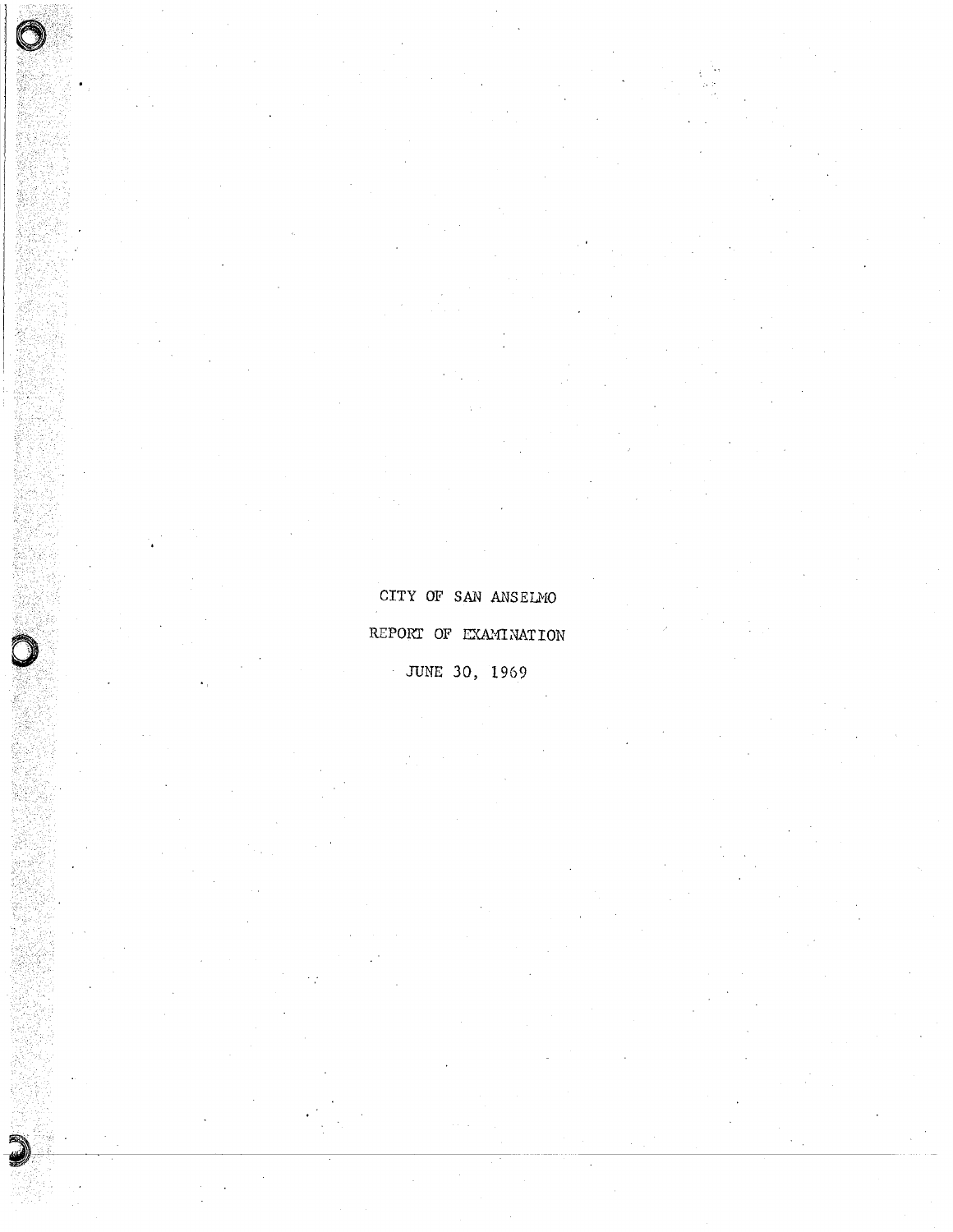### TABLE OF CONTENTS

| Accountants' Report                                         | Page 1        |
|-------------------------------------------------------------|---------------|
| Comments                                                    | Pages 2 and 3 |
| Balance Sheet -<br>All Funds                                |               |
|                                                             | Exhibit A     |
| Statement of Fund Equities                                  | Exhibit B     |
| Statement of Revenue -<br>Estimated and Actual              | Exhibit C     |
| Statement of Expenditures and<br>Encumbrances Compared with |               |
| Appropriations                                              | Exhibit D     |

y. ÷.  $\star$ A.

÷

 $\star$   $\,\star$   $\,\star$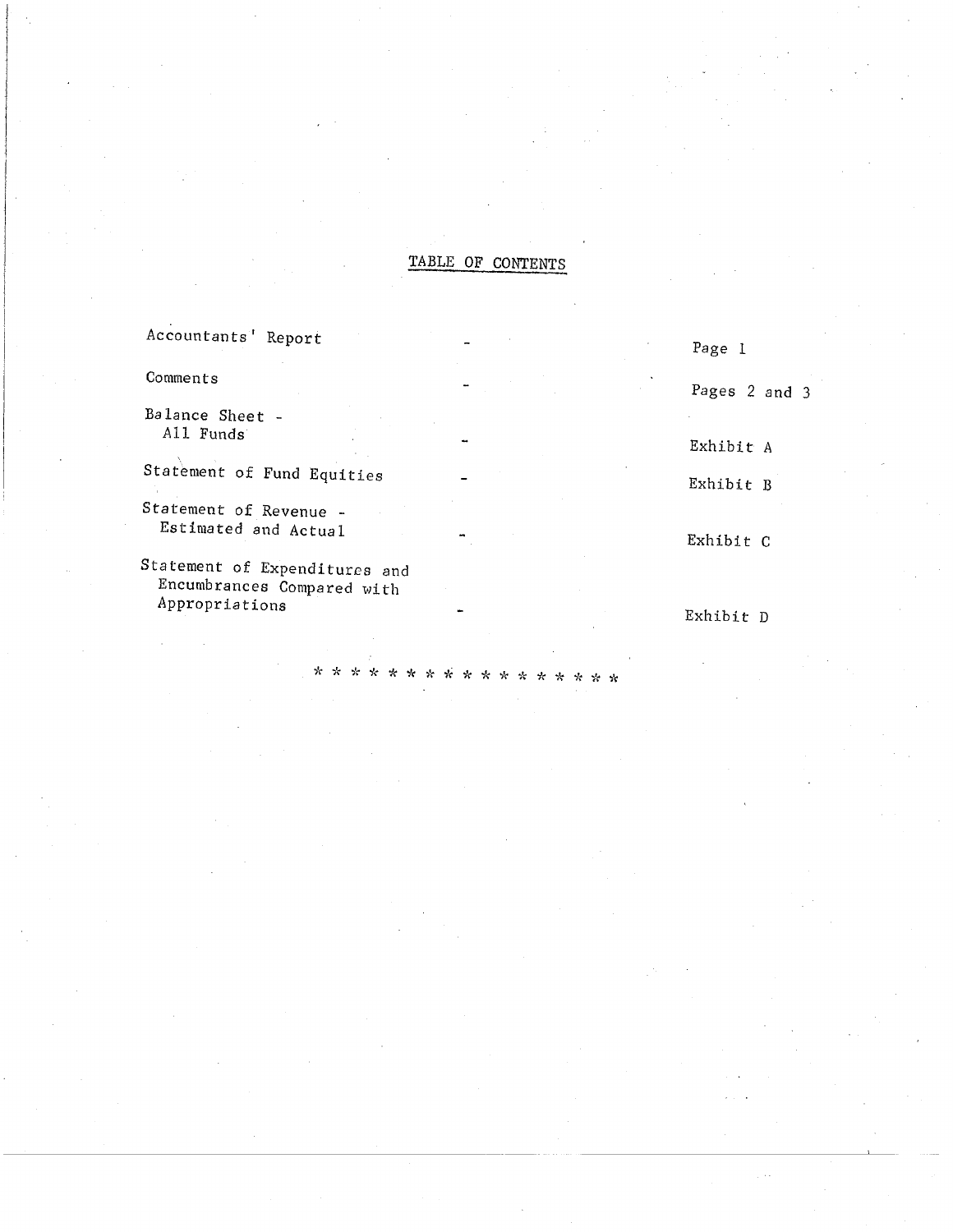FRED J. VON HUSEN JOHN F. JOYCE NORMAN THOMAS ARTHUR F. ROBIN ERIC L.HEDEN<br>FRED E.LUNDBERG

RUDOLPH E. LINDQUIST **AgSOCIATE:** 

## LINDQUIST, VON HUSEN AND JOYCE

CERTIFIED PUBLIC ACCOUNTANTS 120 MONTGOMERY STREET SAN FRANCISCO 94104 433- 0200 September 12, 1969

The Honorable Board of Councilmen of City of San Anselmo:

We have examined the balance sheets of the several funds of the City of San Anselmo as of June 30, 1969 and the related statements of revenues, expenditures and fund equities for the year then ended. Our examination was made in accordance with generally accepted auditing standards, and accordingly included such tests of the accounting records and such other auditing procedures as we considered necessary in the circumstances.

In accordance with practices followed by many municipalities, the accounts are kept on a modified cash basis, under which only expenses are accrued.

The City's general fixed assets are recorded at values based principally on appraisals. Our audit procedures were not extended beyond the verification of amounts expended for acquisitions' during the current year. No provision has been made for depreciation of physical properties.

In our opinion, except for the possible variations in values assigned to the fixed assets, the accompanying statements present fairly the financial position of the several funds of the City of San Anselmo at June 30, 1969 and the transactions therein for the year then ended, in conformity with generally accepted accounting principles applied on a basis consistent· with that of the preceding year.

f/april 1916 and 1916 and 1946 and 1946 and 1946. /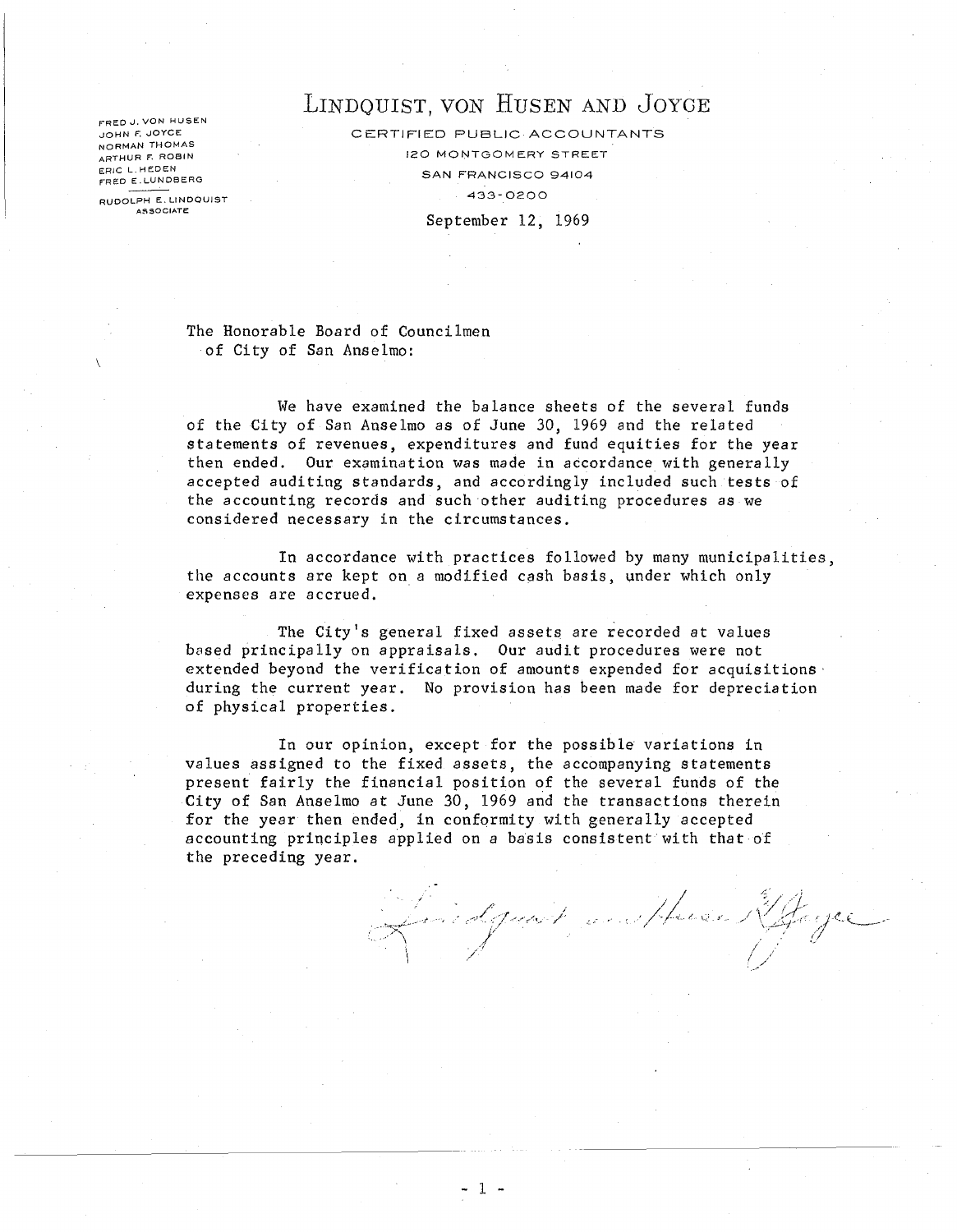JOHN F. JOYCE NORMAN THOMAS ARTHUR F. ROBIN ERIC L.HEDEN.<br>FRED E.LUNDBERG

**A5S0CIATE** 

# ERED J. VON HUSEN AND JOYCE

CERTIFIED PUBLIC ACCOUNTANTS 120 MONTGOM ERY STREET SAN FRANCISCO 94104 RUDOLPH E.LINDQUIST<br>
RUDOLPH E.LINDQUIST

September 12, 1969

The Honorable Board of Councilmen of City of San Anselmo:

We have examined the balance sheets of the several funds of the City of San Anselmo as of June 30, 1969 and the related statements of revenues, expenditures and fund equities for the year then ended. Our examination was made in accordance with generally accepted auditing standards, and accordingly included such tests of the accounting records and such other auditing procedures as we considered necessary in the circumstances.

In accordance with practices followed by many municipalities, the accounts are kept on a modified cash basis, under which only expenses are accrued.

The City's general fixed assets are recorded at values based principally on appraisals. Our audit procedures were not extended beyond the verification of amounts expended for acquisitions during the current year. No provision has been made for depreciation of physical properties.

In our opinion, except for the possible variations in values assigned to the fixed assets, the accompanying statements present fairly the financial position of the several funds of the City of San Anselmo at June 30, 1969 and the transactions therein for the year then ended, in conformity with generally accepted accounting principles applied on a basis consistent with that of the preceding year.

Squart weight .... /' /

- 1 -

---------------------\_. \_\_ .. -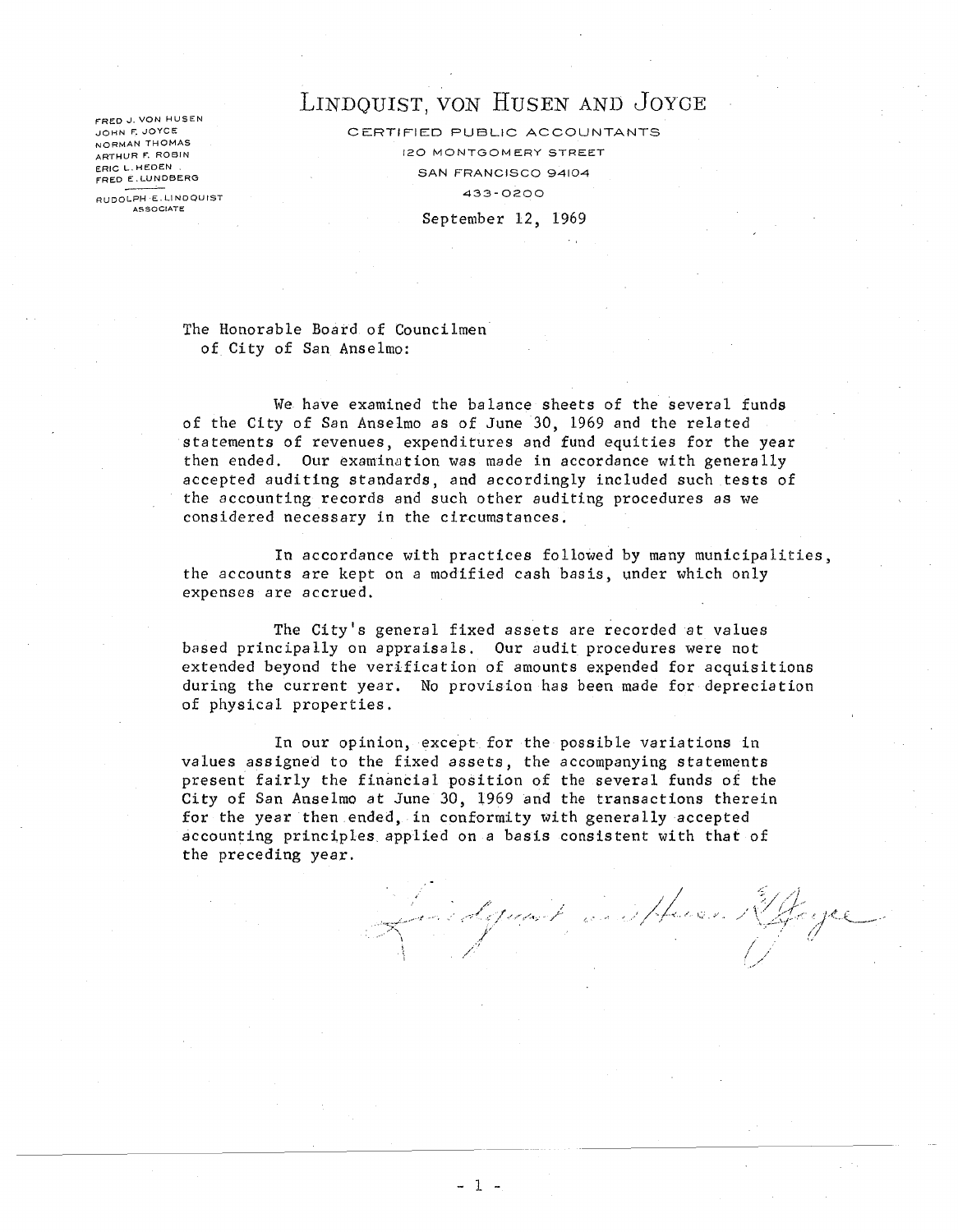#### COMMENTS ON BALANCE SHEET

#### $CASH - $523,603.45:$

This balance consists of the following:

| Petty Cash:<br>City offices<br>Library                                                                                                       | \$<br>250.00<br>100.00                 | \$.<br>350.00 |
|----------------------------------------------------------------------------------------------------------------------------------------------|----------------------------------------|---------------|
| Demand deposits:<br>Wells Fargo Bank<br>Crocker-Citizens National Bank<br>Bank of America:<br>Special assessment district<br>Bail trust fund | 71,651.95<br>1,500.00<br>95.48<br>6.02 | 73,253.45     |
| Time deposits - Bank of America:<br>Maturity date July 15, 1969<br>5% interest                                                               | 100,000.00                             |               |
| Maturity date July 23, 1969<br>5% interest<br>Maturity date September 25, 1969                                                               | 50,000.00                              |               |
| $6 - 1/4$ % interest<br>Maturity date December 6, 1969<br>$6 - 1/4$ % interest                                                               | 100,000.00<br>125,000.00               |               |
| Maturity date December 13, 1969<br>5% interest                                                                                               | 75,000.00                              | 450,000.00    |
| TOTAL                                                                                                                                        |                                        | \$523,603.45  |

The City redeposited the \$100,000 time deposit maturing on July 15, 1969 on a 30-day basis at 5 percent interest. The \$50,000 time deposit maturing on July 23, 1969 was deposited in the City's regular commercial account.

#### TAXES RECEIVABLE - \$572.01:

This account represents amounts due at June 30, 1969 for uncollected taxes which became delinquent before the tax collection function was assumed by the County of Marin. It waS not considered practicable to determine delinquent taxes for later years on tax rolls being collected by the County of Marin. Taxes receivable have been fully reserved and therefore none of the uncollected taxes is included in revenue.

#### GENERAL FIXED ASSETS - \$1,153,809.25:

The City inventoried its general fixed assets during the 1961-62 fiscal year, assigned values thereto, and recorded the total valuation on its books. Land valuation was based on the County Assessor's appraisal for real estate tax purposes. The valuation of improvements was based on insurance appraisals. Equipment was valued at cost where such was ascertainable and at appraised or estimated values where costs were not known.

Except for additions for which funds were expended during the year under review, we did not verify the individual valuations.

- 2 -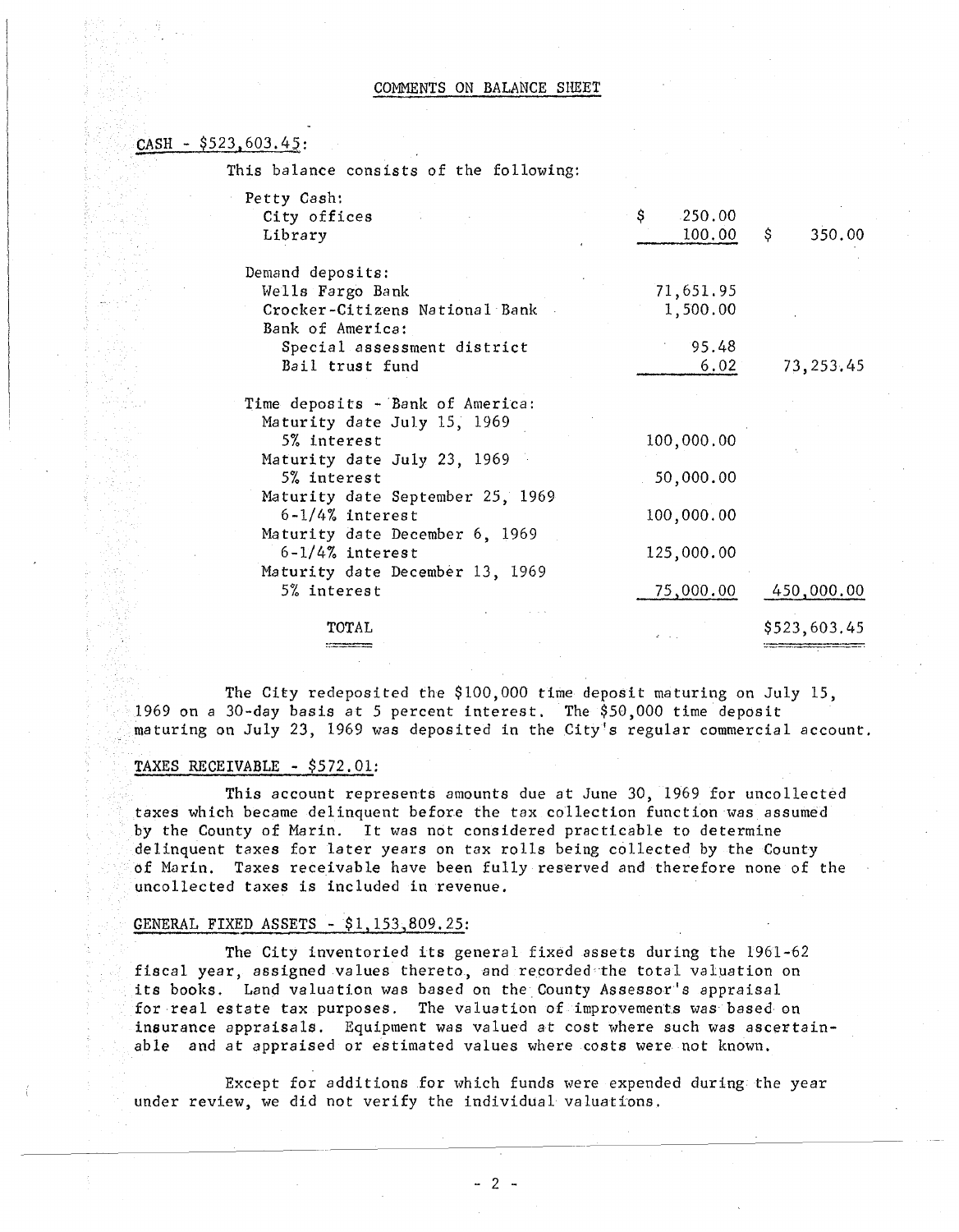#### ACCOUNTS PAYABLE \$28,729.90: RESERVE FOR ENCUMBRANCES - \$62,956.50:

Accounts payable consists of amounts due for materials and services furnished the City to June 30,1969 which were unpaid at that date. The reserve for encumbrances represents outstanding purchase orders at June 30, 1969, the benefits of which were received after that date.

#### DEPOSIT TRUST FUNDS - \$5,570.77:

Of this amount, \$2,100.00 represents deposits received for street openings, etc., and will be taken into revenue when earned or refunded to the depositor. The balance of \$3,470.77 represents funds collected for use in the City's promotional and recreational activities.

#### GENERAL COMMENTS

#### BUDGETARY:

Actual revenues duting the year were \$54,566.23 greater than those estimated, as shown in Exhibit C.'

Expenditures for the year were \$19,927.04 less than appropriations, as shown in Exhibit D.

\* \* \* \* \* \* \* \* \* \* \* \* \* \* \* \* \* \*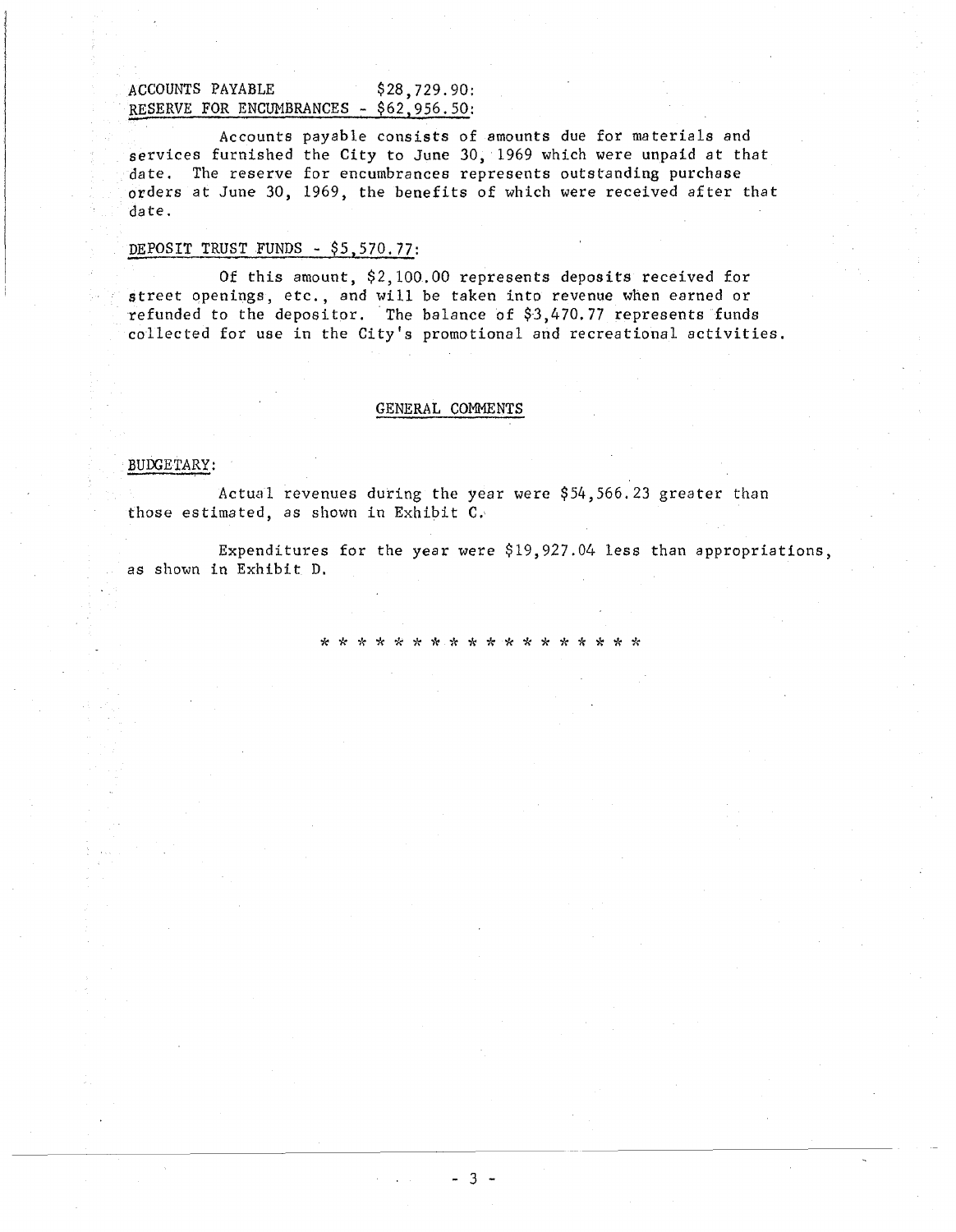BALANCE SHEET - ALL FUNDS

JUNE 30, 1969

|                                                                                                                 | Total                                                               | General<br>Fund                               | Library<br>Fund      | Park and<br>Recreation<br>Fund | Retirement<br>Fund | Gas Tax<br>Fund                                    | Capital<br>Improvements<br>Fund                                      | Storm<br>Drains<br>Fund | Special<br>Assessments<br>District<br>Fund<br>$1959 - 1$ | General Fixe<br>Assets              |
|-----------------------------------------------------------------------------------------------------------------|---------------------------------------------------------------------|-----------------------------------------------|----------------------|--------------------------------|--------------------|----------------------------------------------------|----------------------------------------------------------------------|-------------------------|----------------------------------------------------------|-------------------------------------|
| ASSETS                                                                                                          |                                                                     |                                               |                      |                                |                    |                                                    |                                                                      |                         |                                                          |                                     |
| Cash<br>Due from other funds<br>Taxes receivable<br>Accounts receivable<br>General fixed assets                 | 523,603.45<br>. \$<br>13,187.00<br>572.01<br>288.53<br>1,153,809.25 | \$299,835.47<br>13,187.00<br>572.01<br>288.53 | \$19,363.85          | \$21,992.81                    | \$40,346.03        | \$98,401.16                                        | \$33,013.96                                                          | \$10,554.69             | \$95.48                                                  | \$1,153,809.2                       |
| TOTAL<br>$-$                                                                                                    | \$1,691,460.24<br><b>CONTRACTOR COMMUNICATIONS INTO A REPORT</b>    | \$313,883.01<br><u>ng terminong ng mga ma</u> | \$19,363.85          | \$21,992.81                    | \$40,346.03        | \$98,401.16<br><b>Contractor of the Contractor</b> | \$33,013.96<br><b><i><u>A de Marques de Marque</u>s de Santa</i></b> | \$10,554.69             | \$95.48<br>---- <del>---</del> --                        | \$1,153,809.2                       |
| LIABILITIES, RESERVES<br>AND SURPLUS                                                                            |                                                                     |                                               |                      |                                |                    |                                                    |                                                                      |                         |                                                          |                                     |
| Accounts payable<br>Reserve for encumbrances<br>Payroll taxes payable                                           | 28,729.90<br>\$ -<br>62,956.50<br>11,806.83                         | \$22,993.54<br>59.785.88<br>11,806.83         | \$2,145,14<br>941.02 | \$3,591.22<br>2,229.60         |                    |                                                    |                                                                      |                         |                                                          |                                     |
| Membership deposits<br>Deposit trust funds<br>Due to other funds<br>Reserve for receivables                     | 301.00<br>5,570.77<br>13,187.00<br>860.54                           | 4,100.00<br>860.54                            | 301.00               | 1,470.77<br>13,187.00          |                    |                                                    |                                                                      |                         |                                                          |                                     |
| Reserve for imprest funds<br>Investment in fixed assets<br>Appropriated fund balances<br>Unappropriated surplus | 356.02<br>1,153,809.25<br>95.48<br>413,786.95                       | 256.02<br>214,080.20                          | 100.00<br>15,876.69  | 1,571.22                       | \$40,346.03        | \$98,401.16                                        | \$33,013.96                                                          | \$10,554.69             | \$95.48                                                  | \$1,153,809.2                       |
| TOTAL<br>100000000000000                                                                                        | \$1,691,460.24<br><b>CONTRACTORS INTERNATIONAL</b>                  | \$313,883.01                                  | \$19,363.85          | \$21,992.81                    | \$40,346.03        | \$98,401.16<br>amanye, mana unun                   | \$33,013.96                                                          | \$10,554.69             | \$95.48<br>120600-000000                                 | \$1,153,809.2<br>------------------ |

EXHIBIT A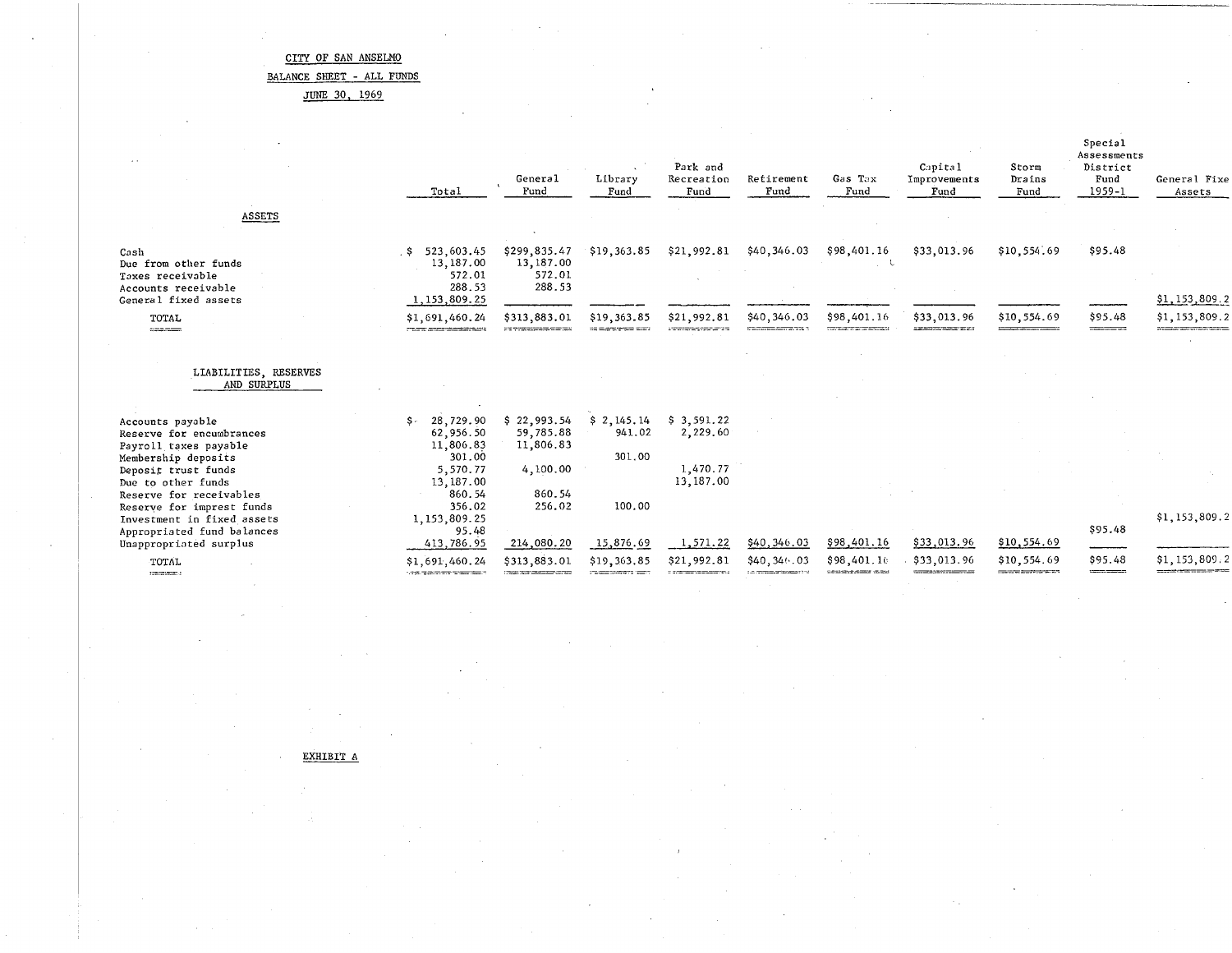#### CITY OF SAN ANSELMO STATEMENT OF FUND EQUITIES YEAR ENDED JUNE 30, 1969

 $\bar{z}$ 

Ŕ

 $\frac{1}{2}$ 

 $\frac{p}{\epsilon}$ 

 $\bar{\tau}$ 

-31

ŶΩ,

|                                                                                                                                                            | Total                                                           | General Fund                                                     | Library<br>Fund | Park and<br>Recreation<br>Fund | Retirement<br>Fund | Gus Tax<br>Fund        | Capital<br>Improvements<br>Fund                                       | Storm<br>Drains<br>Fund | Special<br>Assessment<br>District<br>Fund<br>1959-1 |
|------------------------------------------------------------------------------------------------------------------------------------------------------------|-----------------------------------------------------------------|------------------------------------------------------------------|-----------------|--------------------------------|--------------------|------------------------|-----------------------------------------------------------------------|-------------------------|-----------------------------------------------------|
| BALANCES, JULY 1, 1968                                                                                                                                     | 365,839.13                                                      | 176,710.95<br>s                                                  | \$14,514.35     | \$13,385.94                    | \$30,775.20        | \$96,074.49            | \$20,983.79                                                           | \$13,157.37             | \$237.04                                            |
| REVENUES:                                                                                                                                                  |                                                                 |                                                                  |                 |                                |                    |                        |                                                                       |                         |                                                     |
| Taxes<br>Licenses and permits                                                                                                                              | 763,477.30<br>34,176.88                                         | 520, 113.78<br>34,176.88                                         | 49,479.69       | 86,750.31                      | 77,876.38          |                        | 27,832.12                                                             | 1,425.02                |                                                     |
| Fines, forfeitures and penalties<br>Revenue from use of money and property<br>Revenue from other agencies<br>Charges for current services<br>Other revenue | 26,824.72<br>19,700.05<br>243, 716.48<br>58,611.38<br>41,462.43 | 19,748.94<br>13,572.66<br>132,676.99<br>52, 161.97<br>32, 346.64 | 7,075.78        | 9,115.79                       | 6,449.41           | 4.628.13<br>111,039.49 | 1,180.25                                                              |                         | 319.01                                              |
| Total revenues                                                                                                                                             | 1,187,969.24                                                    | 804,797.86                                                       | 56, 555.47      | 95,866.10                      | 84, 325.79         | 115,667.62             | 29,012.37                                                             | 1,425.02                | 319.01                                              |
| Fund transfers                                                                                                                                             |                                                                 | 113,340.95                                                       |                 |                                |                    | (113, 340.95)          |                                                                       |                         |                                                     |
| Total available                                                                                                                                            | 1,553,808.37                                                    | 1,094,849.76                                                     | 71,069.82       | 109, 252.04                    | 115,100.99         | 98,401.16              | 49,996.16                                                             | 14,582.39               | 556.05                                              |
| EXPENDITURES AND ENCUMBRANCES:                                                                                                                             |                                                                 |                                                                  |                 |                                |                    |                        |                                                                       |                         |                                                     |
| General government<br>Public safety<br>Public works<br>Library                                                                                             | 80, 393, 30<br>511,425.62<br>384, 685.54<br>56, 522. 77         | 80, 393, 30<br>511,425.62<br>363,675.64                          | 56, 522. 77     |                                |                    |                        | 16,982.20                                                             | 4,027.70                |                                                     |
| Parks and recreation<br>Retirement<br>Special assessment districts                                                                                         | 111, 214.77<br>74,754.96<br>460.57                              |                                                                  |                 | 111, 214.77                    | 74,754.96          |                        |                                                                       |                         | 460.57                                              |
| Total expenditures and encumbrances                                                                                                                        | 1, 219, 457.53                                                  | 955,494.56                                                       | 56, 522. 77     | 111, 214.77                    | 74,754.96          |                        | 16,982.20                                                             | 4,027.70                | 460.57                                              |
| Adjustments for prior year<br>encumbrances and expenditures                                                                                                | (79, 531, 59)                                                   | (74, 725.00)                                                     | (1, 329.64)     | (3, 476.95)                    |                    |                        |                                                                       |                         |                                                     |
| Adjusted expenditures and encumbrances                                                                                                                     | 1, 139, 925.94                                                  | 880,769.56                                                       | 55,193.13       | 107,737.82                     | 74,754.96          |                        | 16,982.20                                                             | 4,027.70                | 460.57                                              |
| BALANCES, JUNE 30, 1969<br>www.communication.com/www.com                                                                                                   | \$413,882.43                                                    | 214,080.20<br>s                                                  | \$15,876.69     | \$1,514.22                     | \$40,346.03        | \$98,401.16            | \$33,013.96<br><b>The Second Contract of Second Contract Contract</b> | \$10,554.69             | \$95.48<br>======                                   |

tij i

EXHIBIT B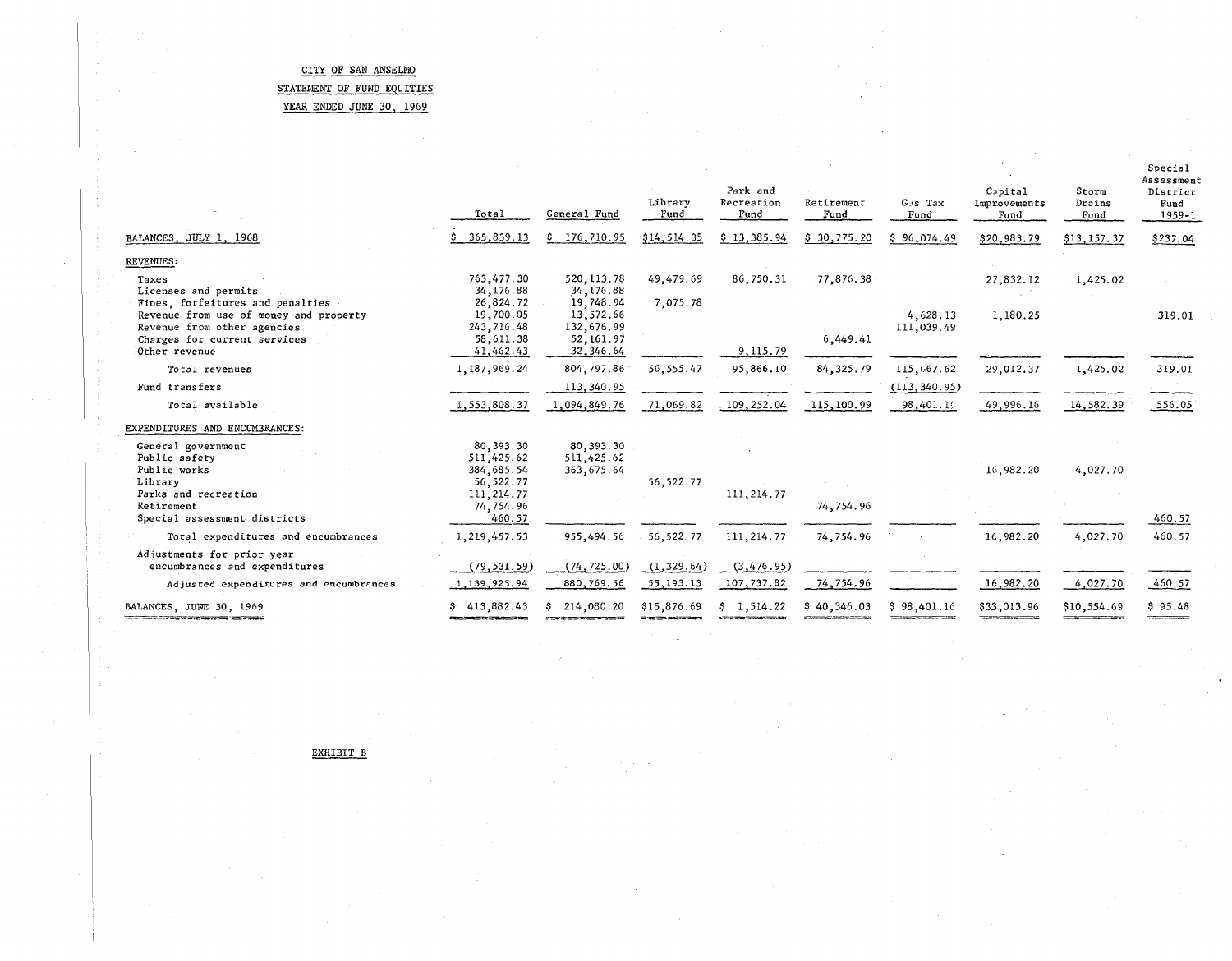### STATEMENT OF REVENUE - ESTIMATED AND ACTUAL

### YEAR ENDED JUNE 30, 1969

|                                                                                                                                                                                      | Estimated                                                        | Actual                                                           | Excess<br>(Deficienc                                     |
|--------------------------------------------------------------------------------------------------------------------------------------------------------------------------------------|------------------------------------------------------------------|------------------------------------------------------------------|----------------------------------------------------------|
| GENERAL FUND:                                                                                                                                                                        |                                                                  |                                                                  |                                                          |
| Taxes:                                                                                                                                                                               |                                                                  |                                                                  |                                                          |
| Property taxes:<br>Current year<br>Prior years<br>Sales and use taxes<br>Franchises<br>Transfer tax                                                                                  | \$350,838.00<br>11,984.00<br>120,000.00<br>14,900.00<br>2,400.00 | \$351,049.69<br>11,977.82<br>136,290.48<br>15,785.20<br>5,010.59 | Ş<br>211.6<br>(6.1<br>16,290.4<br>885.2<br>2,610.5!      |
|                                                                                                                                                                                      | 500, 122.00                                                      | 520, 113.78                                                      | 19,991.78                                                |
| Licenses and permits:<br>Business licenses<br>Animal licenses<br>Permits                                                                                                             | 23,000.00<br>4,000.00<br>8,400.00                                | 21,812.00<br>4,129.00<br>8,235.88                                | (1, 188.00)<br>129.00<br>(164.12)                        |
|                                                                                                                                                                                      | 35,400.00                                                        | 34,176.88                                                        | (1, 223, 12)                                             |
| Fines, forfeitures and penalties:<br>Vehicle code fines<br>Other court fines                                                                                                         | 13,000.00<br>7,300.00<br>20,300.00                               | 10,693.20<br>9,055.74<br>19,748.94                               | (2, 306.80)<br>1,755.74<br>(551.06)                      |
| Revenue from use of<br>money and property:<br>Interest<br>Rental                                                                                                                     | 7,000.00<br>2,300.00<br>9,300.00                                 | 11,657.66<br>1,915.00<br>13,572.66                               | 4,657.66<br>(385, 00)<br>4,272.66                        |
| Revenue from other agencies:<br>Cigarette tax<br>Alcoholic beverage license fees<br>Motor vehicle in-lieu tax<br>Trailer coach in-lieu tax<br>state of the control of the control of | 22,500.00<br>6,000.00<br>82,800.00<br>400.00<br>111,700.00       | 38,223.32<br>6,567.30<br>87,586.41<br>299.96<br>132,676.99       | 15,723.32<br>567.30<br>4,786.41<br>(100.04)<br>20,976.99 |
| Charges for current service:<br>Sleepy Hollow Fire District<br>Zoning and subdivision fees                                                                                           | 51,000.00<br>400.00<br>51,400.00                                 | 51,836.97<br>$-325.00$<br>52, 161.97                             | 836.97<br>(75.00)<br>761.97                              |
| Other income                                                                                                                                                                         | 29,500.00                                                        | 32, 346.64                                                       | 2,846.64                                                 |
| Total general fund - forward                                                                                                                                                         | 757,722.00                                                       | .804, 797.86                                                     | 47,075.86                                                |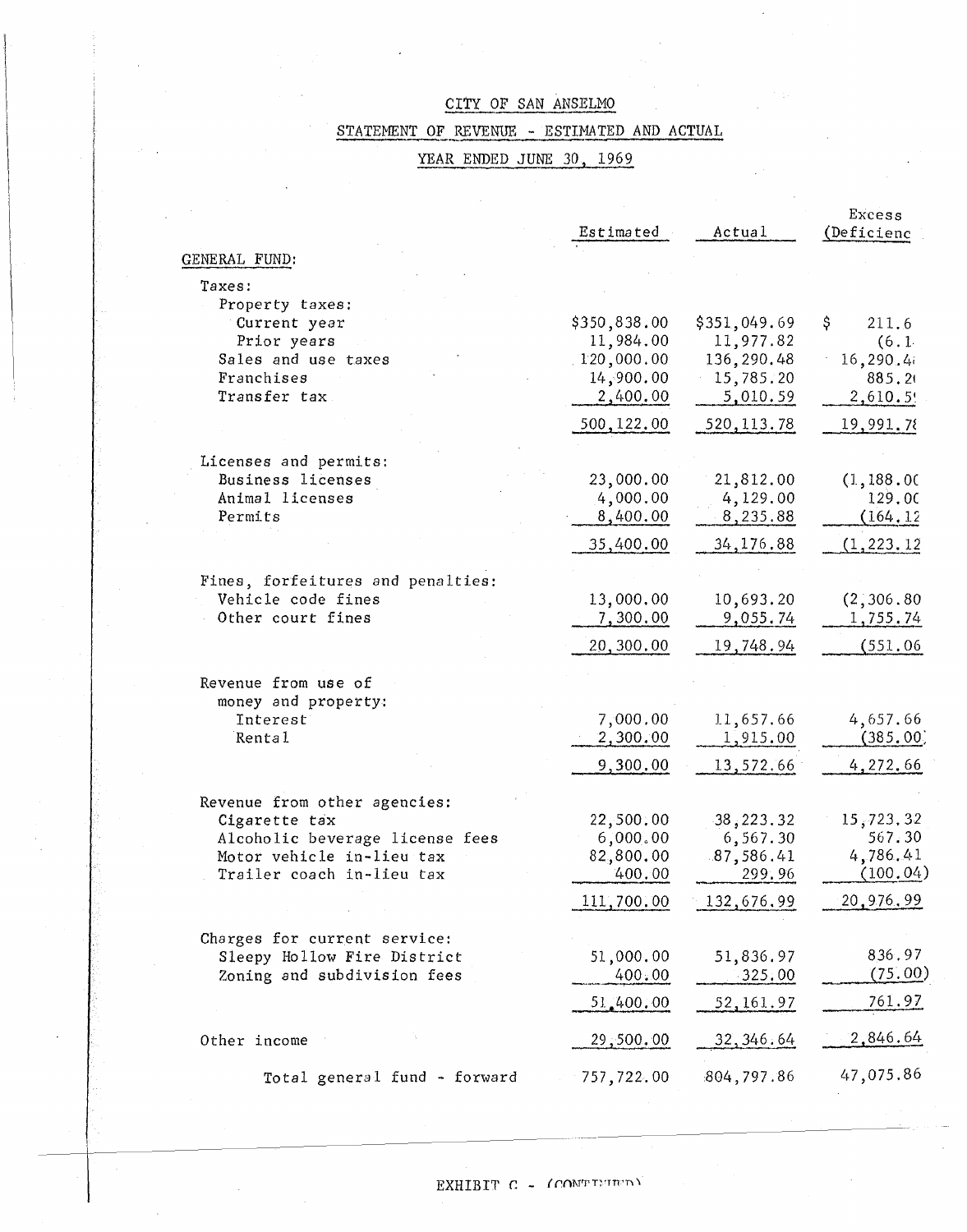### STATEMENT OF REVENUE - ESTIMATED AND ACTUAL

### YEAR ENDED JUNE 30, 1969

|                                                                                                                                                       | Estimated                                      | Actual                                           | Excess<br>(Deficiency)                  |
|-------------------------------------------------------------------------------------------------------------------------------------------------------|------------------------------------------------|--------------------------------------------------|-----------------------------------------|
| Brought forward                                                                                                                                       | 757,722.00                                     | 804,797.86                                       | \$47,075.86                             |
| LIBRARY FUND:                                                                                                                                         |                                                |                                                  |                                         |
| Property taxes:<br>Current year<br>Prior years<br>Library fines and rentals                                                                           | 47,715.00<br>1,630.00<br>7,000.00              | 47,847.15<br>1,632.54<br>7,075.78                | 132.15<br>2.54<br>75.78                 |
| Total library fund                                                                                                                                    | 56, 345, 00                                    | 56, 555.47                                       | 210.47                                  |
| PARK AND RECREATION FUND:                                                                                                                             |                                                |                                                  |                                         |
| Property taxes:<br>Current year<br>Prior years<br>Other income<br>Total park and recreation fund                                                      | 83,651.00<br>2,858.00<br>4,000.00<br>90,509.00 | 83,888.05<br>2,862.26<br>9,115.79<br>95,866.10   | 237.05<br>4,26<br>5, 115.79<br>5,357.10 |
| RETIREMENT FUND:                                                                                                                                      |                                                |                                                  |                                         |
| Property taxes:<br>Current year<br>Prior years<br>Sleepy Hollow Fire District<br>Total retirement fund                                                | 75,080.00<br>2,564.00<br>5,000.00<br>82,644.00 | 75,306.90<br>2,569.48<br>6,449.41<br>84, 325. 79 | 226.90<br>5.48<br>1,449.41<br>1,681.79  |
| GAS TAX FUND:                                                                                                                                         |                                                |                                                  |                                         |
| Construction and maintenance -<br>matching funds not required<br>Construction and maintenance -<br>matching funds required<br>Engineering<br>Interest | 60,673.00<br>48,011.00<br>3,000.00             | 56,671.77<br>51,367.72<br>3,000.00               | (4,001.23)<br>3,356.72                  |
|                                                                                                                                                       | 5,000.00<br>116,684.00                         | 4,628.13<br>115,667.62                           | (371.87)<br>(1,016.38)                  |
| Total gas tax fund<br>CAPITAL IMPROVEMENTS FUNDS:                                                                                                     |                                                |                                                  |                                         |
| Property taxes:<br>Current year<br>Prior years<br>Interest                                                                                            | 26,835.00<br>917.00                            | 26,913.82<br>918.30<br>1,180.25                  | 78,82<br>1.30<br>1,180.25               |
| Total capital improvements fund                                                                                                                       | 27,752.00                                      | 29,012.37                                        | 1,260.37                                |
| Carried forward                                                                                                                                       | 1, 131, 656.00                                 | 1,186,225.21                                     | 54,569.21                               |

### EXHIBIT C (CONTINUED)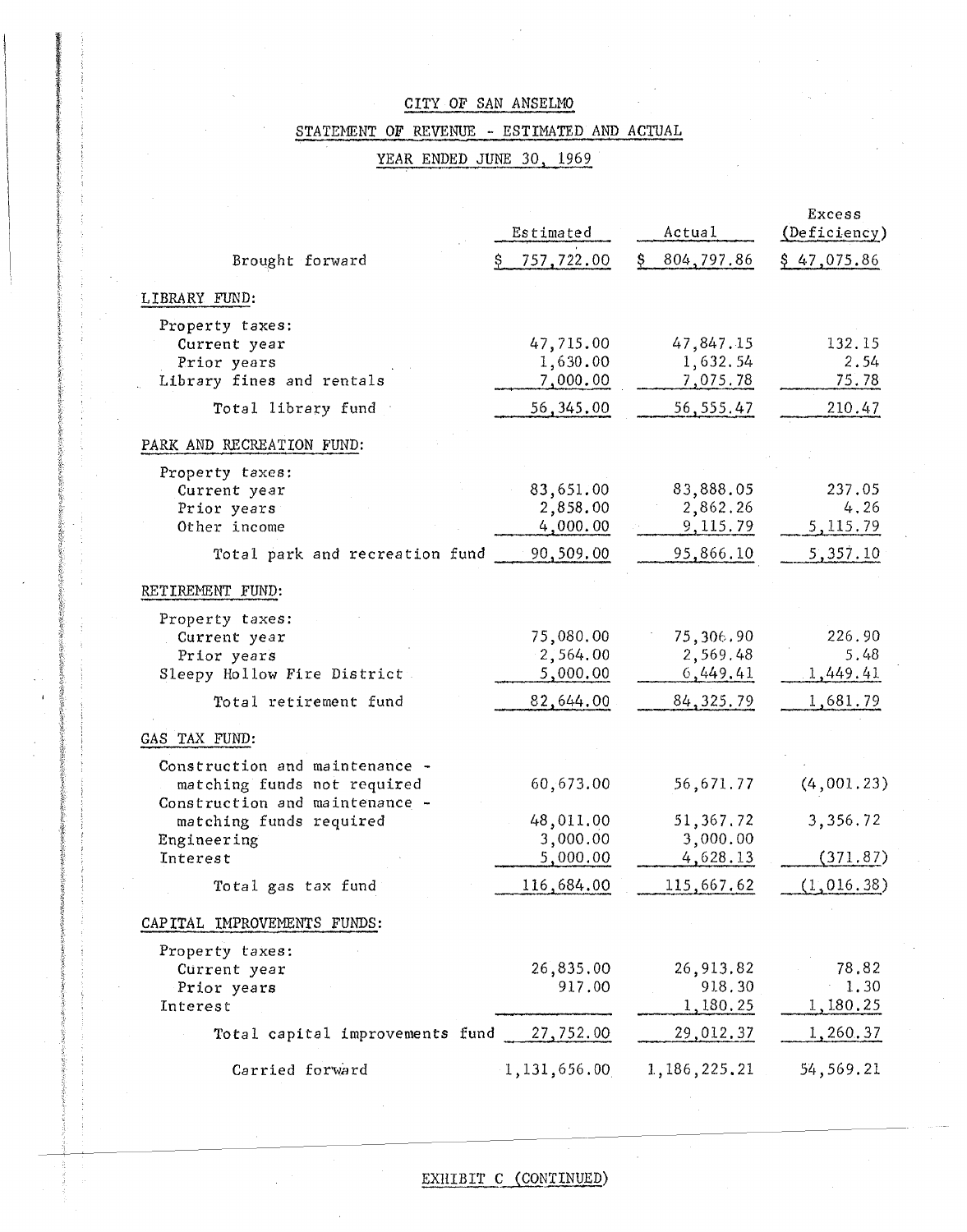### STATEMENT OF REVENUE - ESTIMATED AND ACTUAL

YEAR ENDED JUNE 30, 1969

|                                               | Estimated         | Actual            | Excess<br>(Deficiency) |
|-----------------------------------------------|-------------------|-------------------|------------------------|
| Brought forward                               | \$1,131,656.00    | \$1,186,225.21    | \$54,569.21            |
| STORM DRAINS FUND:                            |                   |                   |                        |
| Property taxes:<br>Current year<br>Prior year | 1,381.00<br>47.00 | 1,378.00<br>47.02 | (3,00)<br>.02          |
| Total storm drains fund                       | 1,428.00          | 1,425.02          | (2, 98)                |
| Total revenue - city funds                    | \$1,133,084.00    | 1, 187, 650.23    | \$54,566,23            |

### SPECIAL ASSESSNENT DISTRICT FUND 1959-1:

Principal and interest

TOTAL  $1.3573777777777$ 

319.01

\$1,187,969.24